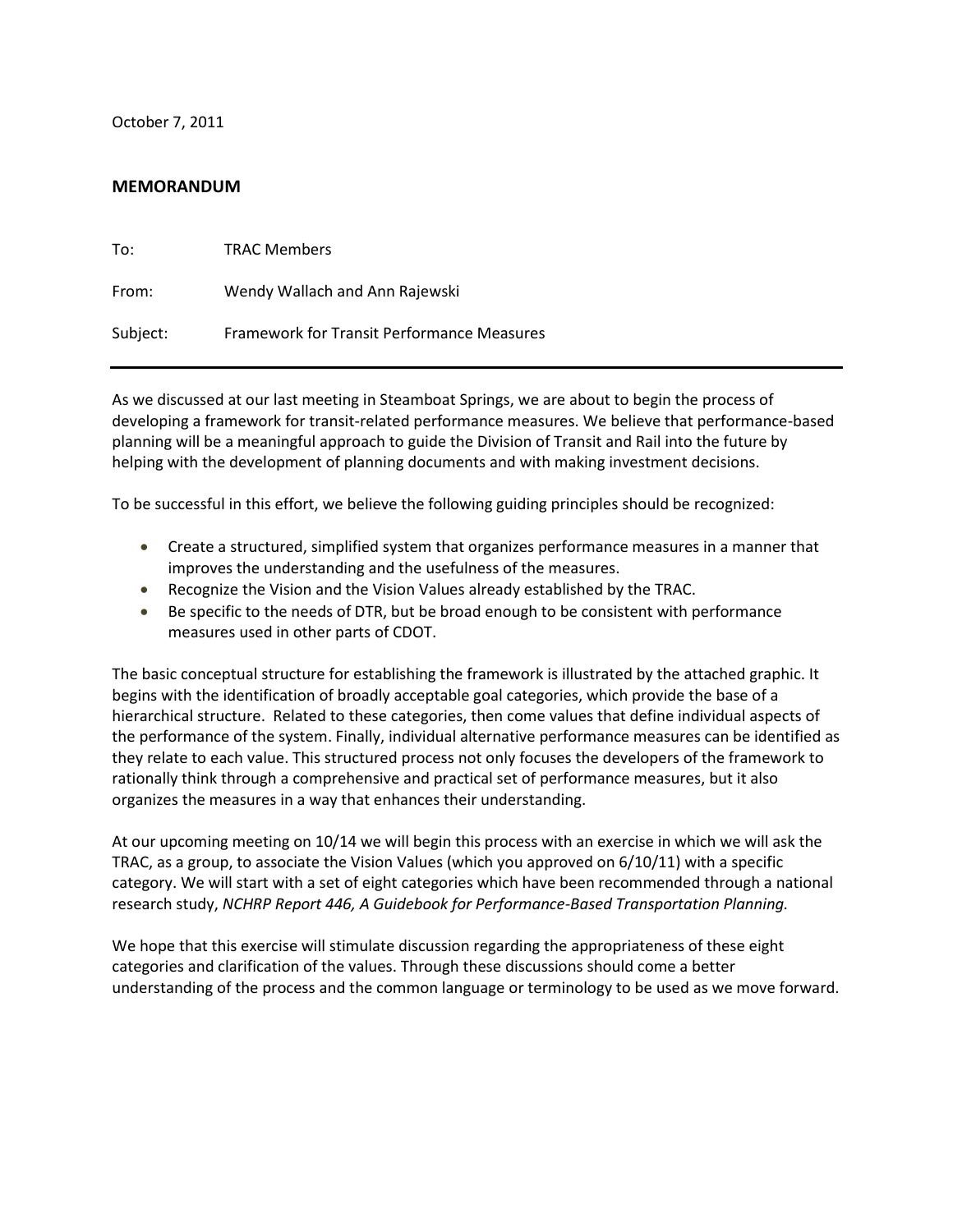October 7, 2011 Memorandum to TRAC Members Page 2

To help prepare you for this exercise, we have attached the following materials for your review prior to the meeting:

- Category Definitions
- Vision and Values (as previously approved by TRAC)
- Glossary of Terms

Following this exercise, the consultant and DTR staff will conduct further research and will draft a preliminary framework for your consideration. In December, we anticipate a workshop with the TRAC to review and revise the framework as appropriate.

Thank you for your review of these materials in advance of our meeting. We look forward to our discussions on this important planning tool.

Attachments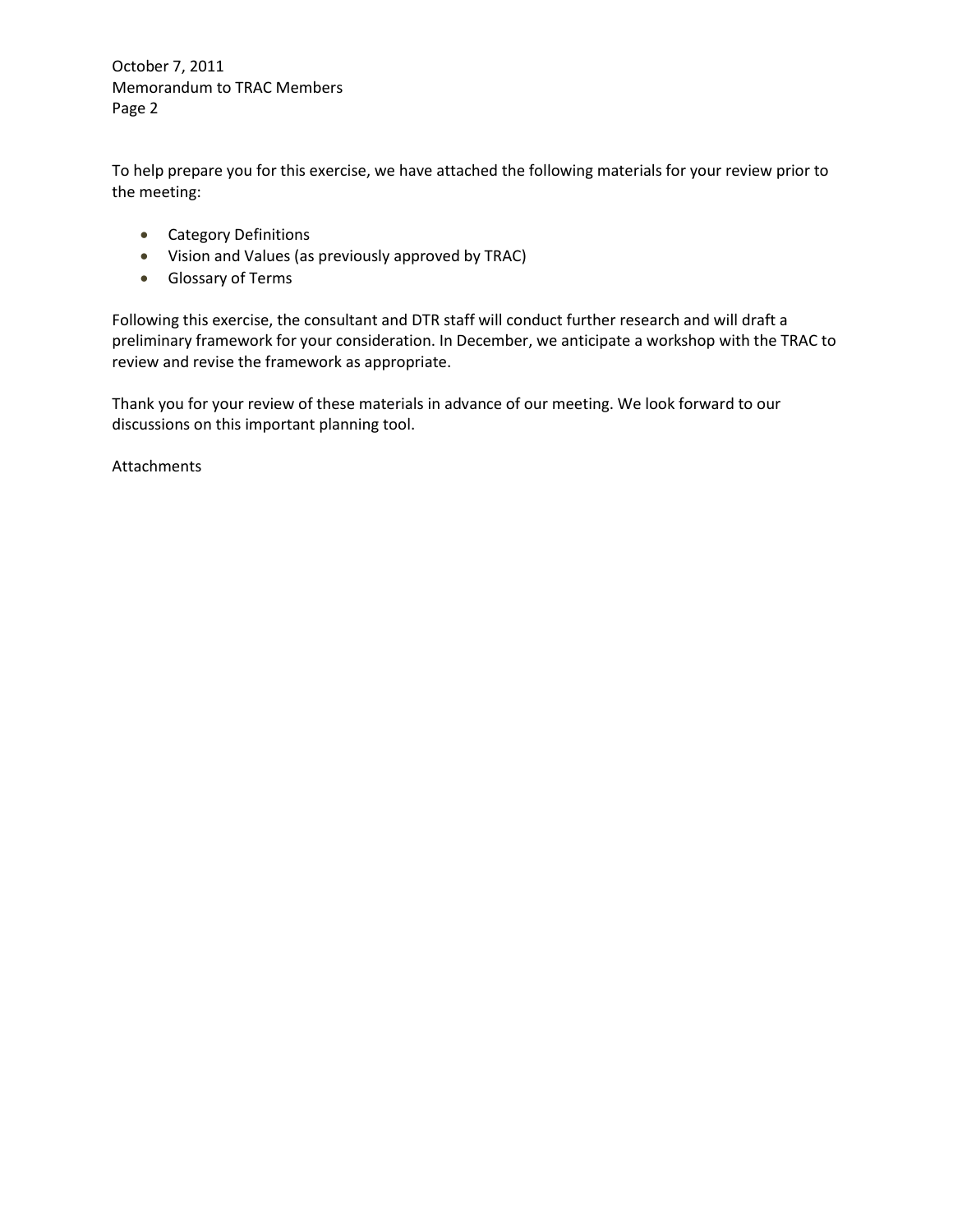

 $10/6/11$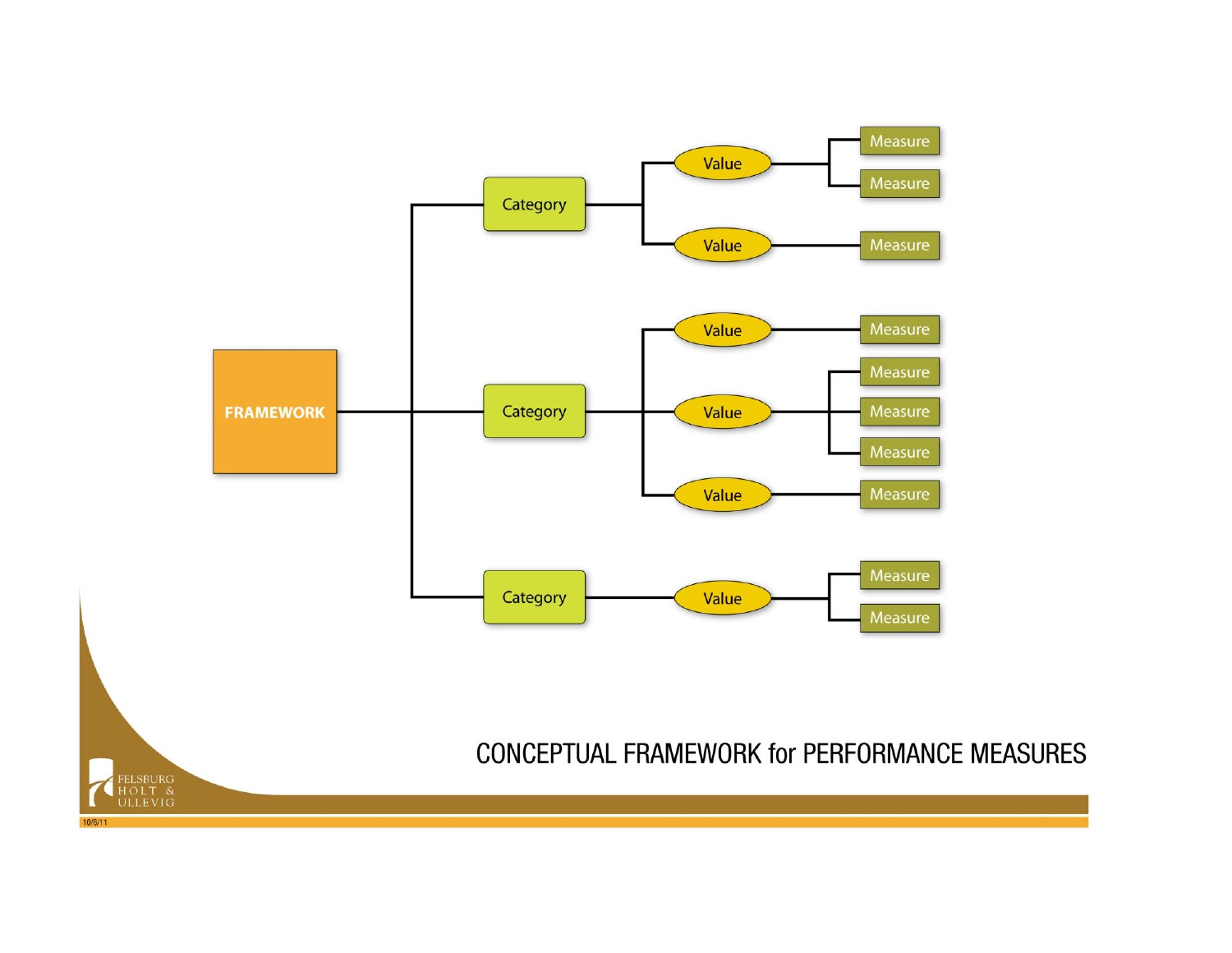## **Accessibility**

Providing accessibility to jobs, recreation, shopping, intermodal transfer points, and other land uses is one of the primary purposes of any transportation system. Measures of accessibility should reflect the ability of people and goods to access services, use different modes, and reach different destinations. Measures of accessibility also often capture the density of transportation service or land uses within a given area.

#### **Mobility**

Providing mobility is another fundamental function of transportation systems. Unlike accessibility, which reflects the ability of people or goods to reach destinations, mobility incorporates the relative ease or difficulty with which the trip is made. For example, a location may be accessible by transit but, if service is infrequent, transit-dependent travelers may still face restricted mobility. Likewise, congestion often impedes the mobility of private vehicle users; however, these users still enjoy excellent accessibility. Measures of mobility are often concerned with travel times, speeds, system usage, and system capacities.

## **Economic Development**

Economic development is frequently viewed as the underlying reason for providing transportation infrastructure. While the relationships between transportation investment and economic growth and productivity are complex, transportation systems are an unquestionable prerequisite for economic activity. Economic development measures are typically divided into those that measure the transportation system's direct economic impacts (e.g., congestion costs) and those that measure the economic health and vitality that transportation supports (e.g., number of businesses with good transportation service).

## **Quality of Life**

Quality of life is closely related to the enjoyment of accessibility, mobility, and economic prosperity, but is associated with those attributes that are more difficult to measure in economic terms. These attributes may include things such as aesthetics, a sense of community, and people's general sense of satisfaction. The measures are categorized by the aspect of life quality they affect (e.g., security, land use, and noise).

# **Environmental and Resource Conservation**

The conservation of environmental resources is a desired byproduct of transportation systems. Society wishes to foster mobility, accessibility, economic development, and quality of life through transportation but, at the same time, wishes to minimize undue damage to the environment. Measures of environmental and resource conservation may be given in terms of resources saved (e.g., gallons of fuel conserved) or in terms of resources expended (e.g., tons of pollutants emitted).

## **Safety**

Safety is similar to environmental conservation in that it is a state that we wish to enjoy while attaining other goals. Society wishes to remain safe while attaining mobility, productivity, and so forth. The safety measures are categorized by type of infrastructure (e.g., safety at rail crossings, safety in parking areas, and transit safety).

#### **Operational Efficiency**

Operational efficiency refers to the efficiency with which resources are used to produce a given level of transportation output. There are families of measures that reflect, for example, labor productivity or the operating efficiency of transit systems. Measures of operational efficiency are typically the concern of transportation system suppliers and are associated with system efficiency.

# **System Preservation**

System preservation refers to the physical condition of transportation infrastructure and equipment. System preservation measures the condition of the system itself (e.g., age of transit fleet, cost to maintain railways).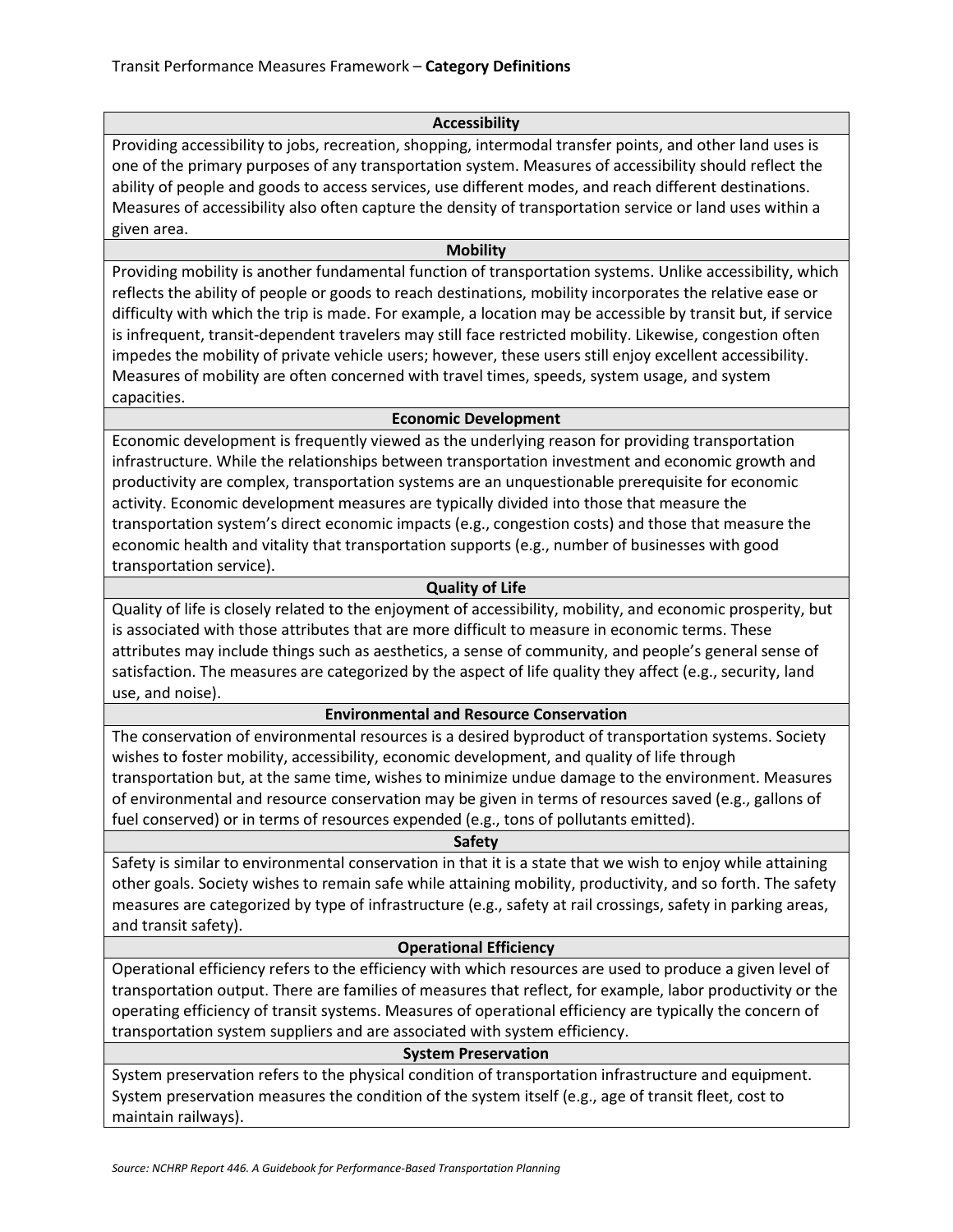## Vision Statement:

To preserve and enhance in an environmentally and economically sensitive manner the efficient mobility of people and goods throughout and beyond Colorado through the development of safe, reliable transit and rail networks.

Vision Values (within the context of the vision statement):

- To serve the entire state, recognizing mode will change
- Create passenger-friendly environment
- Provide transit opportunities for all populations
- Thoughtful passenger and freight intermodalism
- Seamless connectivity
- Economic and energy efficiency
- Safe and reliable
- Marketing consideration
- Preserving potential intermodal hubs and right-of-way
- State-wide and nation-wide passenger and freight connections
- Economic development and vitality
- Community access (local) improvement
- Reduce auto dependency
- Preserving existing infrastructure
- Travel-time \$ frequency competitiveness and reliability
- Prepare and protect future infrastructure
- Include and expand freight rail
- Leverage work from other states
- Incremental approaches
- Integrate regional connectivity in all transportation projects
- Incorporate financial, engineering, political realities
- Incorporate financial overlay and marketing strategies